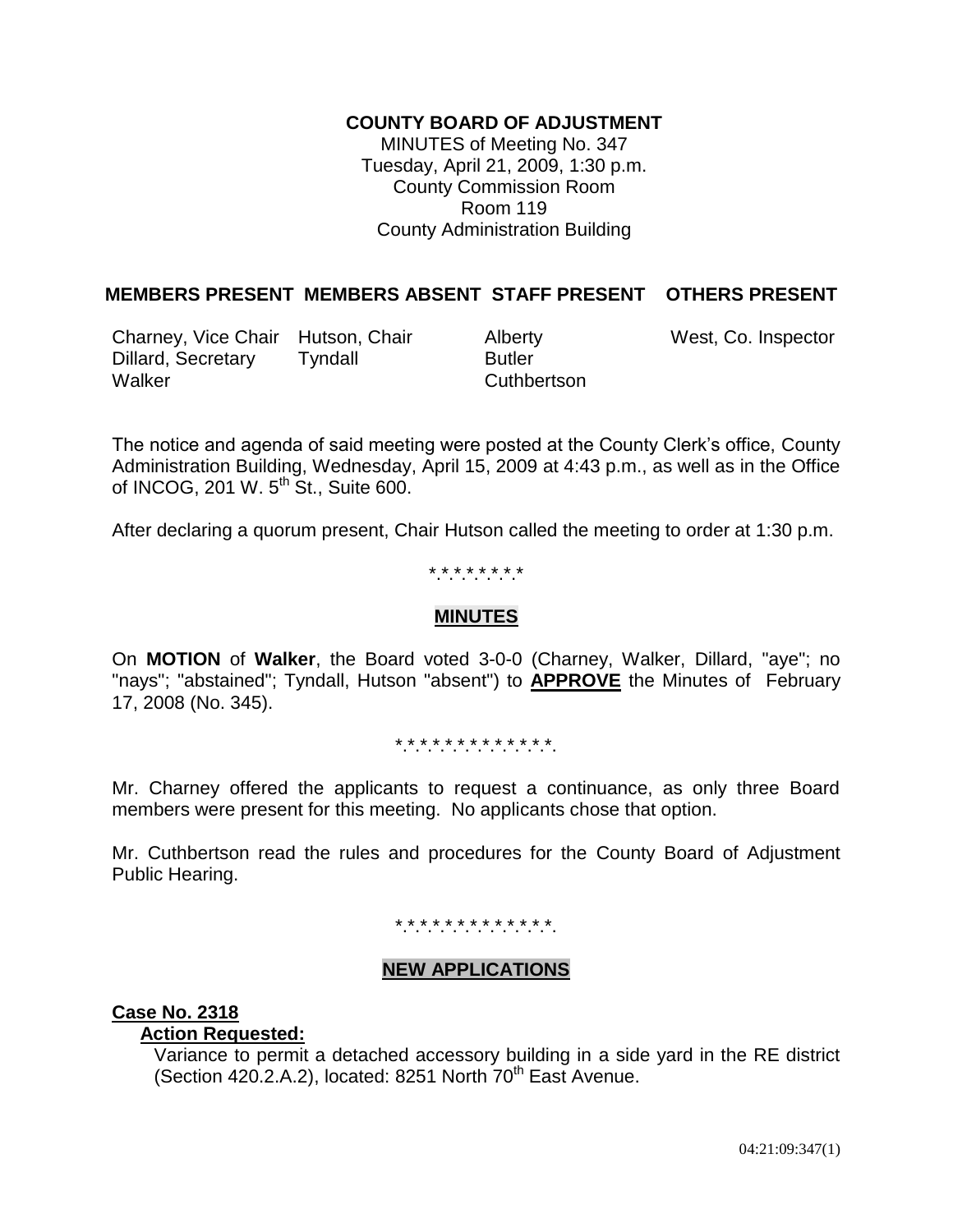# **Presentation:**

**Taylor Hutchings**, 8350 North 72nd East Avenue, Owasso, Oklahoma, 74055, stated he has a permit to build a home on a corner lot (Exhibits A-1 and A-2). The plans include a detached garage, which has electricity, heat/air, and water. It is connected to the house by a roof, concrete structure (wall) and two six-foot automatic gates. He pointed out the unique shape of the lot.

# **Comments and Questions:**

Mr. Cuthbertson interjected that the zoning code does not permit a detached accessory building in the front or side yard in a residential district. It is designed to coordinates with the house but it is detached in the side yard. He noted that a roof does not constitute an attached garage. The space between the house and garage are not heated and cooled and is not a natural extension of the house.

### **Interested Parties:**

There were no interested parties who wished to speak.

### **Board Action:**

On **Motion** of **Dillard**, the Board voted 3-0-0 (Walker, Dillard, Hutson, "aye"; no "nays"; no "abstentions"; Charney, Tyndall, "absent") to **APPROVE** Variance to permit a detached accessory building in a side yard in the RE district (Section 420.2.A.2), finding the hardship is the unusual configuration of the lot, with streets on three sides of the lot; and finding this is not injurious to the community, per the architectural drawings (Exhibits A-1 and A-2), on the following described property:

Lot 1, Block 3, CROSSING AT 86TH STREET PHASE IV, Tulsa County, State of Oklahoma

**\*.\*.\*.\*.\*.\*.\*.\*.\***

# **Case No. 2319**

#### **Action Requested:**

Variance of land area per dwelling unit to permit a second dwelling in a AG district; and a Variance of the minimum required seperation between dwellings from 30 ft. (Section 330), located: 17515 South Peoria Avenue.

#### **Presentation:**

**Gary Anderson**, 17515 South Peoria, Mounds, Oklahoma, stated the construction was permitted as one house. He was not sure why the request is for a second dwelling.

#### **Comments and Questions:**

Mr. Charney asked if both living quarters use the same front door. Mr. Anderson replied they use a common entry from the garage. The Board members and the applicant discussed that both quarters each have a kitchen and separate utility meters. Mr. West noted the original plan was for one home and has since applied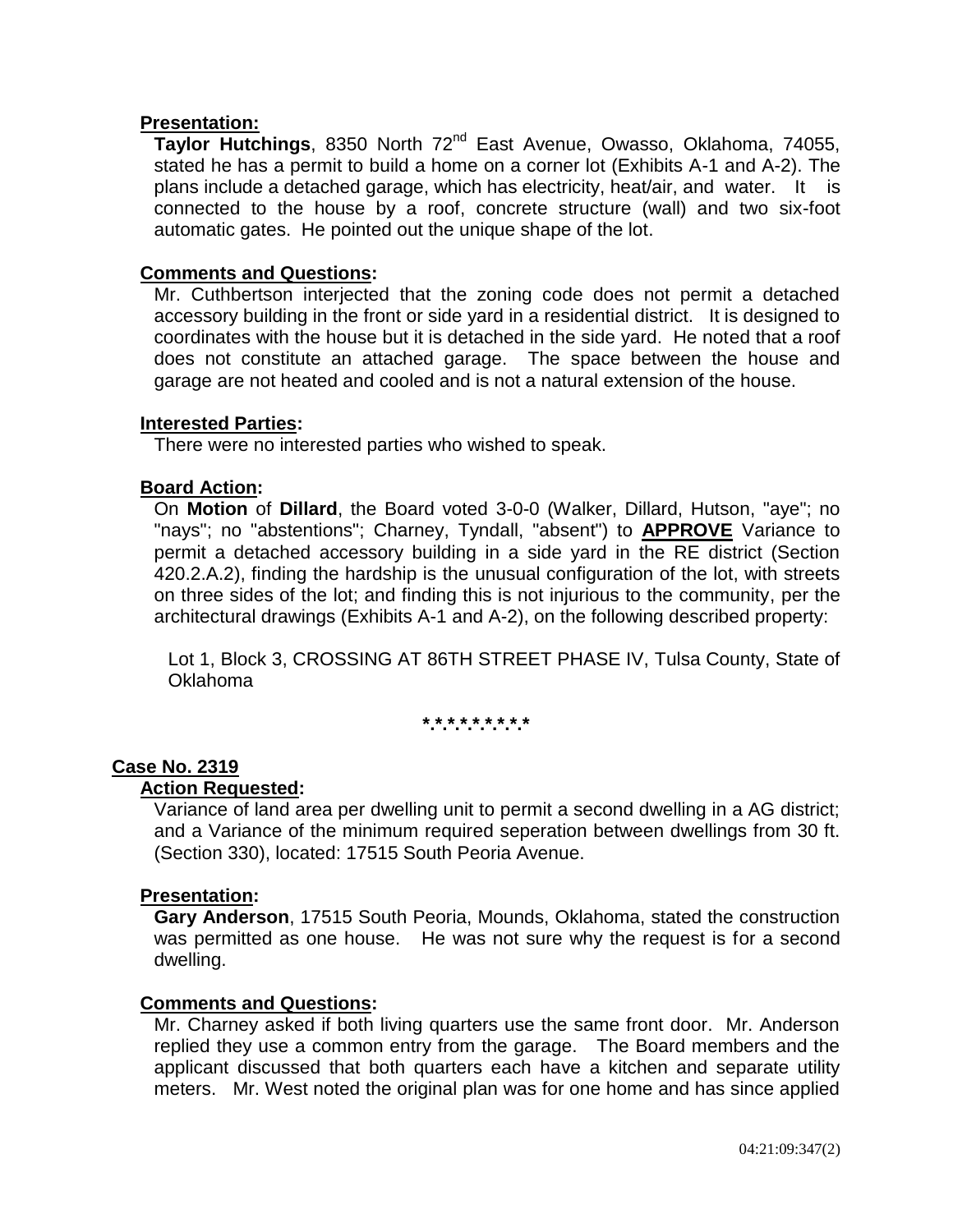for separate utilities. Mr. West needed to know the Board's opinion on this matter, should it come up again. Mr. Anderson indicated in the early phase of the plans, they were to have redundant utilities. Then if there was a problem in one area a utility would not be totally off. He stated the inspector, builder, and electricity provider met and agreed this was possible. Mr. Dillard noted the recent construction trends include more than one kitchen and more than one utility meter for one home. Mr. Dillard observed that the applicant has worked to comply from the beginning of this endeavor.

Mr. Cuthbertson reminded the Board that AG zoning allows two dwellings on the same lot of record. It is the land area in question.

### **Interested Parties:**

There were no interested parties who wished to speak.

### **Board Action:**

On **Motion** of **Walker**, to **APPROVE** a Variance of land area per dwelling unit to permit a second dwelling in a AG district; finding the AG zoning allows two dwellings per lot of record; finding that the variance to be granted will not cause substantial detriment to the public good or impair the purposes, spirit, and intent of the Code;

Mr. Alberty clarified the second dwelling unit is not the issue. The variance is technically of the required land area per dwelling unit.

On **Amended Motion** of **Walker**, the Board voted 3-0-0 (Walker, Dillard, Charney "aye"; no "nays"; no "abstentions"; Tyndall, Hutson "absent") to **APPROVE** a Variance of land area per dwelling unit to permit a second dwelling in a AG district; finding that the variance to be granted will not cause substantial detriment to the public good or impair the purposes, spirit, and intent of the Code;

On **Motion** of **Walker**, the Board voted 3-0-0 (Walker, Dillard, Charney "aye"; no "nays"; no "abstentions"; Tyndall, Hutson "absent") to **APPROVE** a Variance of the minimum required separation between dwellings from 30 ft. (Section 330), finding that the variance to be granted will not cause substantial detriment to the public good or impair the purposes, spirit, and intent of the Code, on the following described property:

N208.71 S507.94 W417.42 GOV LT 2 OR SW NW, Tulsa County, State of Oklahoma

# **\*.\*.\*.\*.\*.\*.\*.\*.\***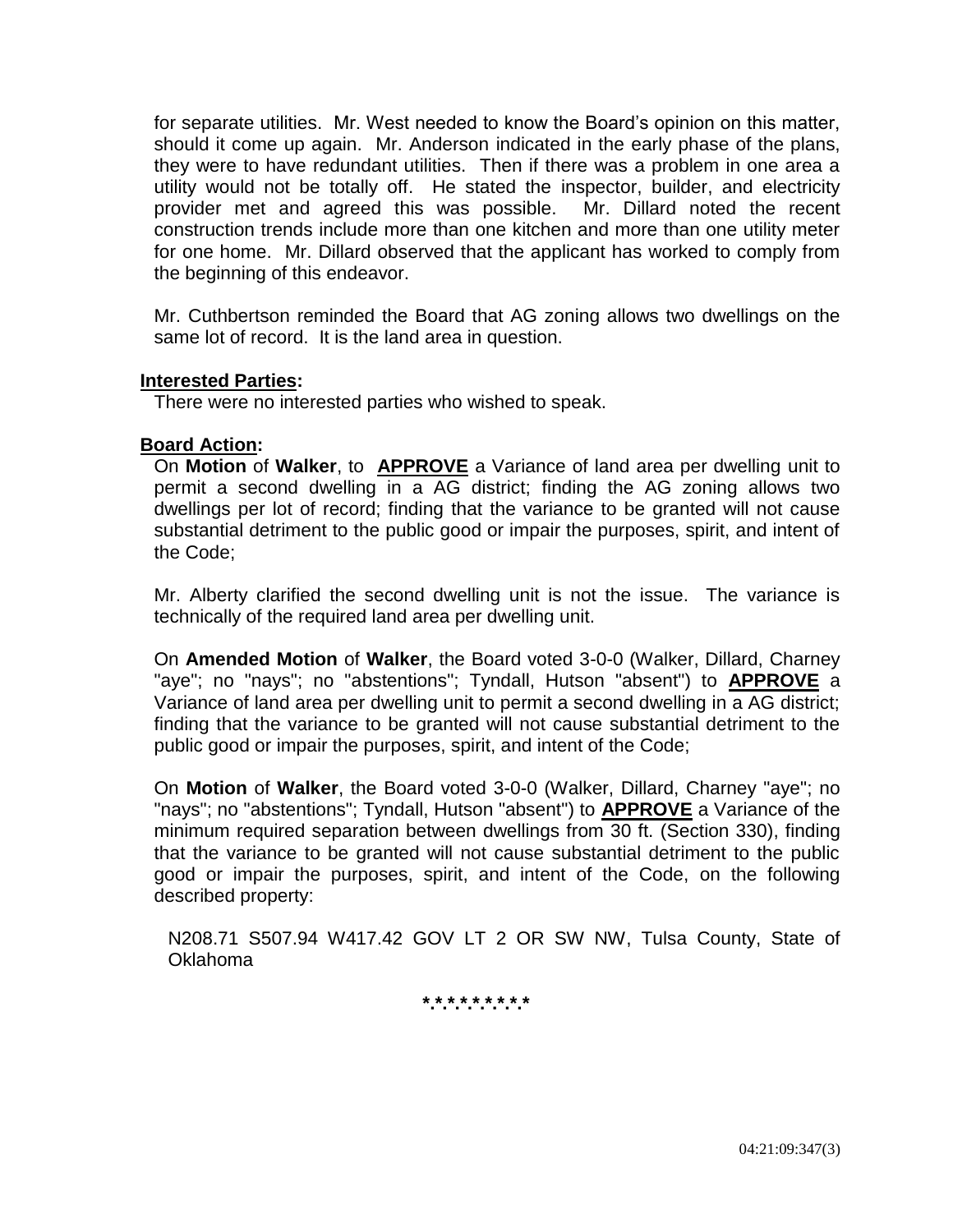# **Case No. 2320**

### **Action Requested:**

Variance of the average lot width from 150' to 118' to permit a lot-split in an AG-R district (Section 330), located: 15110 North Trenton Avenue East.

### **Presentation:**

**Mickey Mahalic**, 14508 East 110<sup>th</sup> Street North, stated he obtained 30 ft. of frontage by creating a panhandle. This changed the average lot width to 118 ft. He provided a signed letter stating they will not request more lot splits in the future, and a letter from the rural water district (Exhibit B-1 and B-2).

### **Interested Parties:**

There were no interested parties who wished to speak.

### **Board Action:**

On **Motion** of **Charney**, the Board voted 3-0-0 (Walker, Dillard, Charney "aye"; no "nays"; no "abstentions"; Tyndall, Hutson "absent") to **APPROVE** a Variance of the average lot width from 150' to 118' to permit a lot-split in an AG-R district (Section 330), finding the peculiar shape of the land resulting in extraordinary circumstances to be the hardship; and finding the 30 ft. of frontage touching a publicly dedicated road; finding it will not be a detriment to the neighborhood, on the following described property:

S/2 SW SE NW LESS BEG 165S NEC S/2 SW SE NW TH W290 S165 E290 N165 LESS E25 THEREOF FOR RD,Tulsa County, State of Oklahoma

# **\*.\*.\*.\*.\*.\*.\*.\*.\***

# **Case No. 2321**

### **Action Requested:**

Special Exception to permit a temporary fireworks stand in an AG district (Section 310); and a Variance of the paving requirement for a temporary parking area (Section 1340.D), located: 17734 East 121<sup>st</sup> Street.

### **Presentation:**

**Jason Marietta**, with Jakes Fireworks, 2311A West 4<sup>th</sup>, Pittsburgh, Kansas, stated their request to put up a fireworks stand on the subject property outside of Broken Arrow city limits. He pointed out the subject property is a large vacant lot. The operations would only be for the two weeks before the  $4<sup>th</sup>$  of July.

#### **Comments and Questions:**

Mr. Walker asked if it would be set up for the July  $4<sup>th</sup>$  holiday and no New Year holiday included. He replied it is for the one time July  $4<sup>th</sup>$  season. Mr. Charney established that the stand and parking area would be on the east side of the lot when customers drive onto the property.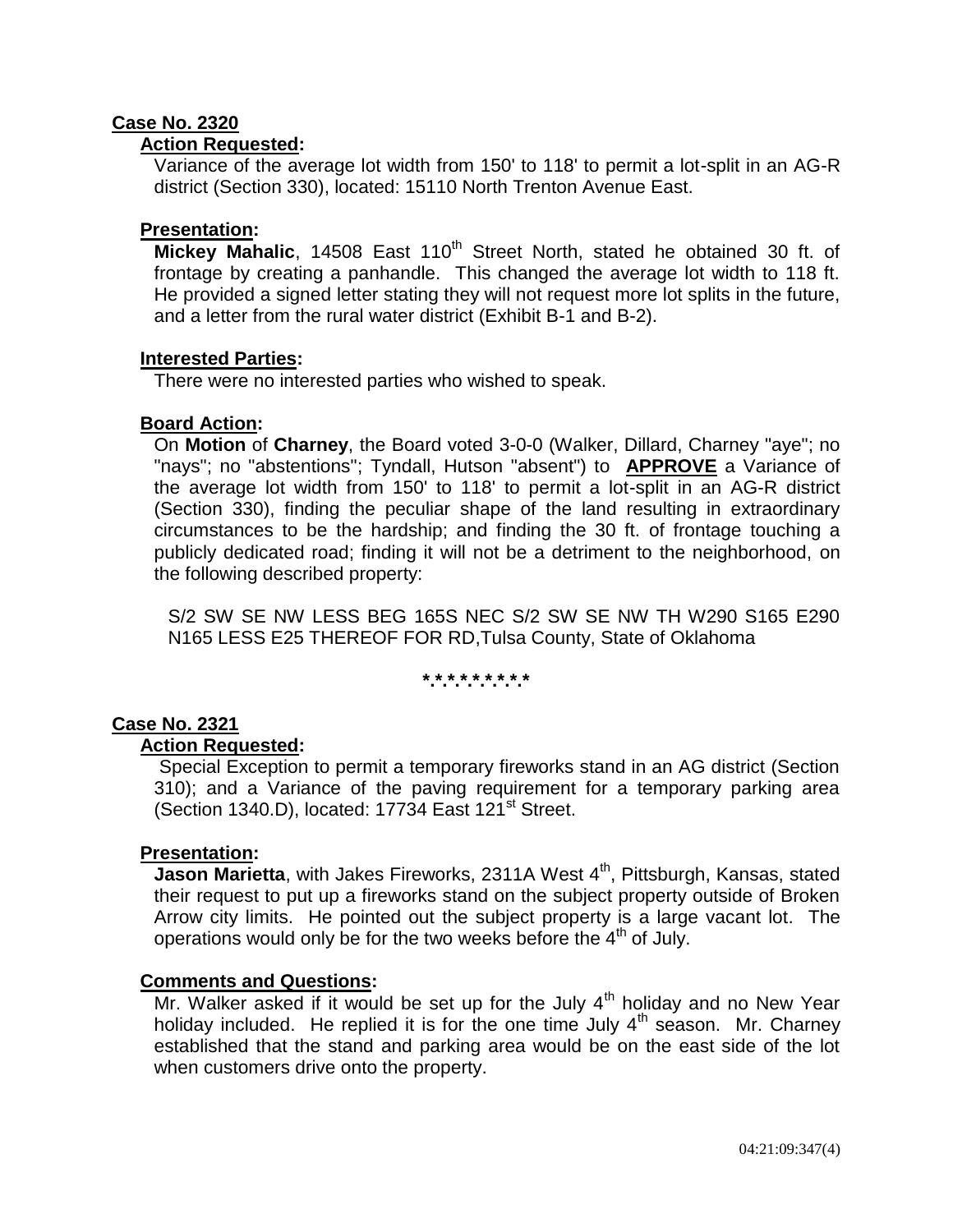# **Interested Parties:**

**Richard Power**, the President of the Saddleback Homeowners' Association, stated their concern for pedestrian traffic across the neighboring yards. The properties are not fenced. He pointed out the topography in the area, including a creek and wooded terrain. He expressed concern for fire hazards. Mr. Power indicated the closest fire hydrant may be 1,000 ft. away. The fire department sent a letter to the Board regarding concerns (Exhibit C-1). He added that intersection of Lynn Lane, East 121<sup>st</sup> Street and East Tucson Street is dangerous. There is no stop sign on the east and westbound streets. There have been several accidents and a fatality in the last five years. He expected more auto traffic and more pedestrian traffic as children are out of school.

**Sherry Smith**, 800 East Van Buren, noted there are two abandoned trailers on the subject property with old furniture and items on the porches. The yard is not mowed regularly. She considered it a fire hazard. She added there is only one official driveway, a dry creek and no sidewalks.

**Sandy Riley**, 605 East Van Buren, stated there are signs on both sides of 121<sup>st</sup> Street to caution traffic of a dangerous hill. She added there is also one small bridge on 121<sup>st</sup> Street that does not have a pedestrian walkway.

**Sherry Cook**, 805 East Union Street, stated her home is behind the subject property. She had the same concerns as listed above. She mentioned that since the ice storm there is a massive amount of wood debris, adding to the fire hazard.

# **Applicant's Rebuttal:**

The applicant responded that the law does not allow them to sell fireworks to children under sixteen. The trailers are quite a distance from the site of the fireworks stand. He stated the site for the stand will be mowed. He stated that he intends to follow the letter of the law.

### **Comments and Questions:**

In response to questions, the applicant was not planning to open the stand until June  $22^{nd}$ . He stated there would be a temporary stand moved onto the property and then removed. The family has experience and a good history of running a fireworks stand. The family members would provide the security and occupy a travel trailer on the site.

### **Board Action:**

On **Motion** of **Charney**, the Board voted 3-0-0 (Walker, Dillard, Charney "aye"; no "nays"; no "abstentions"; Tyndall, Hutson "absent") to **APPROVE** a Special Exception to permit a temporary fireworks stand in an AG district (Section 310); and a Variance of the paving requirement for a temporary parking area (Section 1340.D, with conditions for a one year approval from June 22, 2009 through July 5, 2009; hours of operation from June  $22^{nd}$  to July 1<sup>st</sup> to be 9:00 a.m. to 9:00 p.m., and July  $2^{nd}$  through July  $4^{th}$  from 9:00 a.m. to 10:00 p.m.; to keep all trash and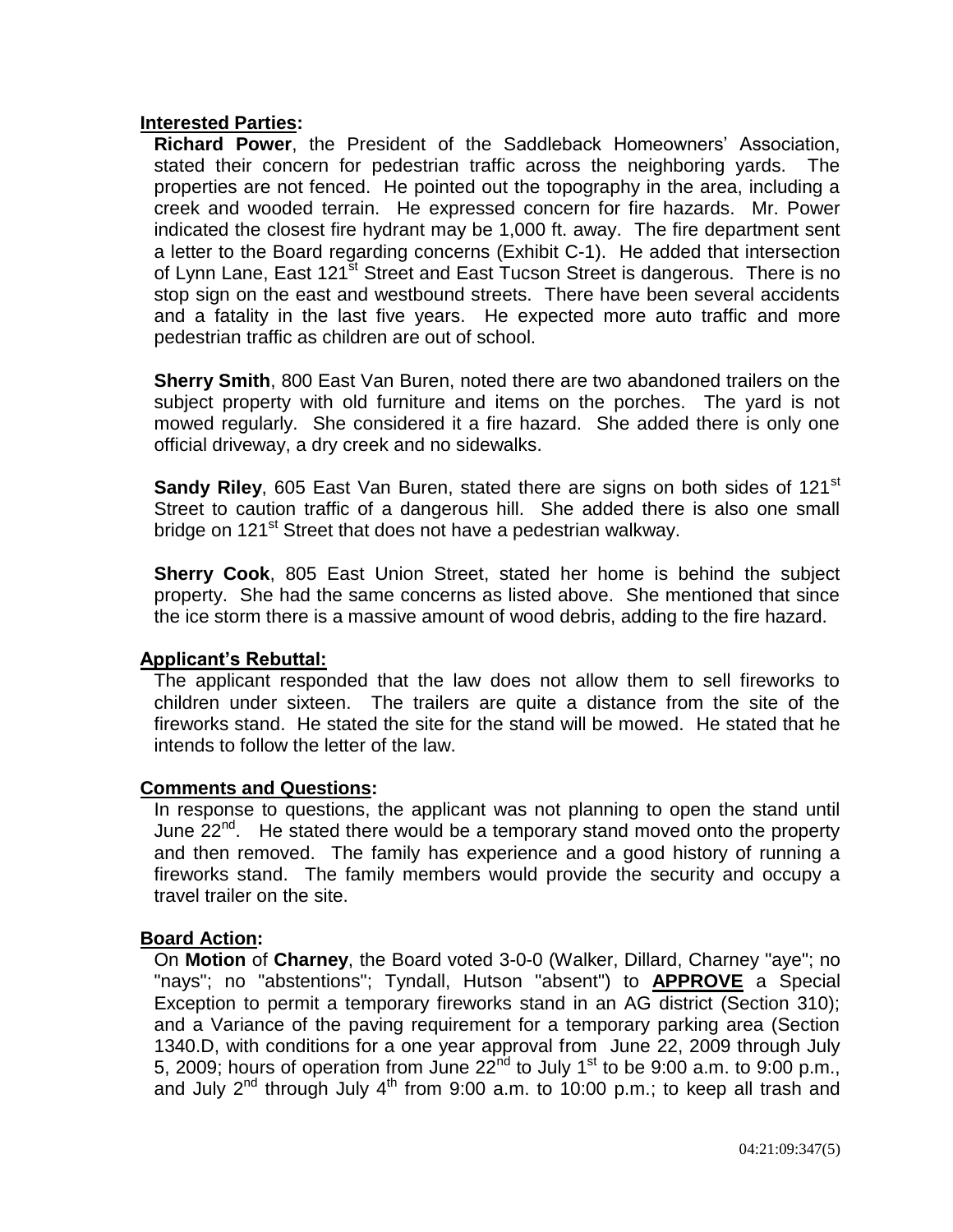debris cleared on the site, keep grass mowed, all in a neat manner; and to strictly enforce safety measures in the 500 ft. radius, not allowing the use of fireworks; finding the unique nature of the long nature of this piece of ground and the buffer between here and the neighborhood; approved without it violating the intent of the Code, on the following described property:

On **Amended Motion** of **Charney**, the Board voted 3-0-0 (Walker, Dillard, Charney "aye"; no "nays"; no "abstentions"; Tyndall, Hutson "absent") to **APPROVE** a Special Exception to permit a temporary fireworks stand in an AG district (Section 310); with conditions for a one year approval from June 22, 2009 through July 5, 2009; hours of operation from June  $22<sup>nd</sup>$  to July 1<sup>st</sup> to be 9:00 a.m. to 9:00 p.m., and July  $2^{nd}$  through July  $4^{th}$  from 9:00 a.m. to 10:00 p.m.; to keep all trash and debris cleared on the site, keep grass mowed all in a neat manor; and to strictly enforce safety measures in the 500 ft. radius, not allowing the use of fireworks; finding the unique nature of the long piece of ground and the buffer between site and the neighborhood; approved without violating the intent of the Code.

On **Motion** of **Charney**, the Board voted 3-0-0 (Walker, Dillard, Charney "aye"; no "nays"; no "abstentions"; Tyndall, Hutson "absent") to **APPROVE** and a Variance of the paving requirement for a temporary parking area (Section 1340.D), and the temporary parking is limited to the same dates as the special exception, finding enforcement of the code would be a hardship and probably inappropriate to require hard paving for this small window of time, the variance is related to the fireworks stand use; both the special exception and the variance granted on the following described property:

N273.58 W990.15 LT 4 SEC 1 17 14, Tulsa County, State of Oklahoma

**\*.\*.\*.\*.\*.\*.\*.\*.\***

# **Case No. 2322**

### **Action Requested:**

Variance of the 30 ft. of frontage required on a public street to permit residential use of a lot in the AG district (Section 207), located: 9201 North Delaware Avenue.

### **Presentation:**

**Sam Gardner**, P. O. Box 172, Owasso, Oklahoma, 74055, stated his request in order to do a lot split at the rear. The intent is to make two lots only. He pointed out page 6.7 of the agenda shows the proposed plan for approval.

### **Comments and Questions:**

Mr. Cuthbertson clarified that page 6.6 of the agenda shows the existing condition and 6.7 is the proposed plan. He stated this is basically squaring off the property lines. Mr. Cuthbertson explained there are three existing lots with one house on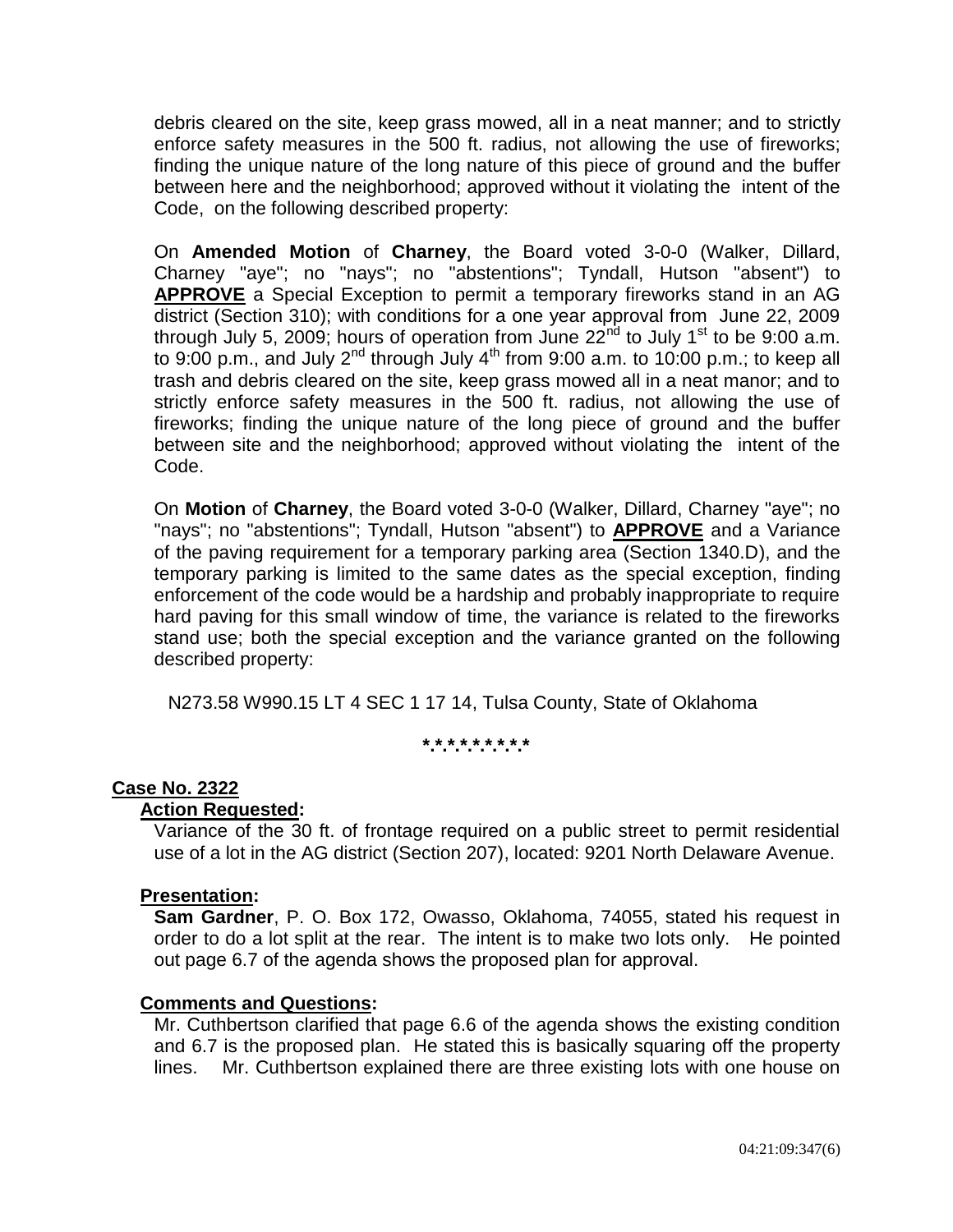each. Mr. Gardner proposed to create four lots, two with frontage and two without frontage. He added the fourth lot would accommodate another house.

### **Interested Parties:**

**Hilda Matia**, stated she owns Tract 1. She understood the applicant stated he does not plan to do more lot splits, and he put her name on a document but she has not signed any agreement with the applicant. She sought to purchase three acres east of her property and she wanted to be sure that this application does not affect her.

### **Board Action:**

On **Motion** of **Walker**, the Board voted 3-0-0 (Walker, Dillard, Charney "aye"; no "nays"; no "abstentions"; Tyndall, Hutson "absent") to **DENY** a Variance of the 30 ft. of frontage required on a public street to permit residential use of a lot in the AG district (Section 207); finding it would create two lots without frontage, the remaining lots would not be well served with less than a 30 ft. easement; and finding a lack of hardship for this variance, on the following described property:

SW NE LESS S12ACS THEREOF & LESS S260 E500 N28ACSSW NE & LESS BEG 1975.19S NWC NE TH E260.58 SE122.67 E96.29 NW60.63 NE214.84 N241.39 E226.62 N352.02 W913 S653.32 POB & S260 E500 N28ACS SW NW, Tulsa County, State of Oklahoma

**\*.\*.\*.\*.\*.\*.\*.\*.\***

# **Case No. 2323**

### **Action Requested:**

Special Exception to permit a fireworks stand in an AG district, accessory to an existing church (Section 310), located: 14003 East 116<sup>th</sup> Street North.

#### **Presentation:**

Pastor Jack Voss, 14003 East 116<sup>th</sup> Street North, Collinsville, Oklahoma, 74021, stated they have operated a fireworks stand for the last five years by a special exception. They request an extension of the special exception for ten more years.

### **Comments and Questions:**

Mr. Cuthbertson informed the Board that the previously approved special exception expired two weeks ago. Therefore, they had to make a new application rather than an amendment to a condition of a previously approved plan to extend the time limit. Mr. Charney verified the stand would be placed to the right of the access road for customers driving in. Pastor Voss stated they provide police security at this site on July 3<sup>rd</sup> and  $4^{\text{th}}$ . They asked for the hours of operation from June 20<sup>th</sup> through July 5<sup>th</sup>, with hours of operation June 20<sup>th</sup> to July 2<sup>nd</sup>, of 10:00 a.m. to 9:00 or 10:00 p.m., and on July 3<sup>rd</sup> and 4<sup>th</sup> 10:00 a.m. to 12:00 midnight. He added that on July  $5<sup>th</sup>$  they open for about three hours and sell items for one-half price.